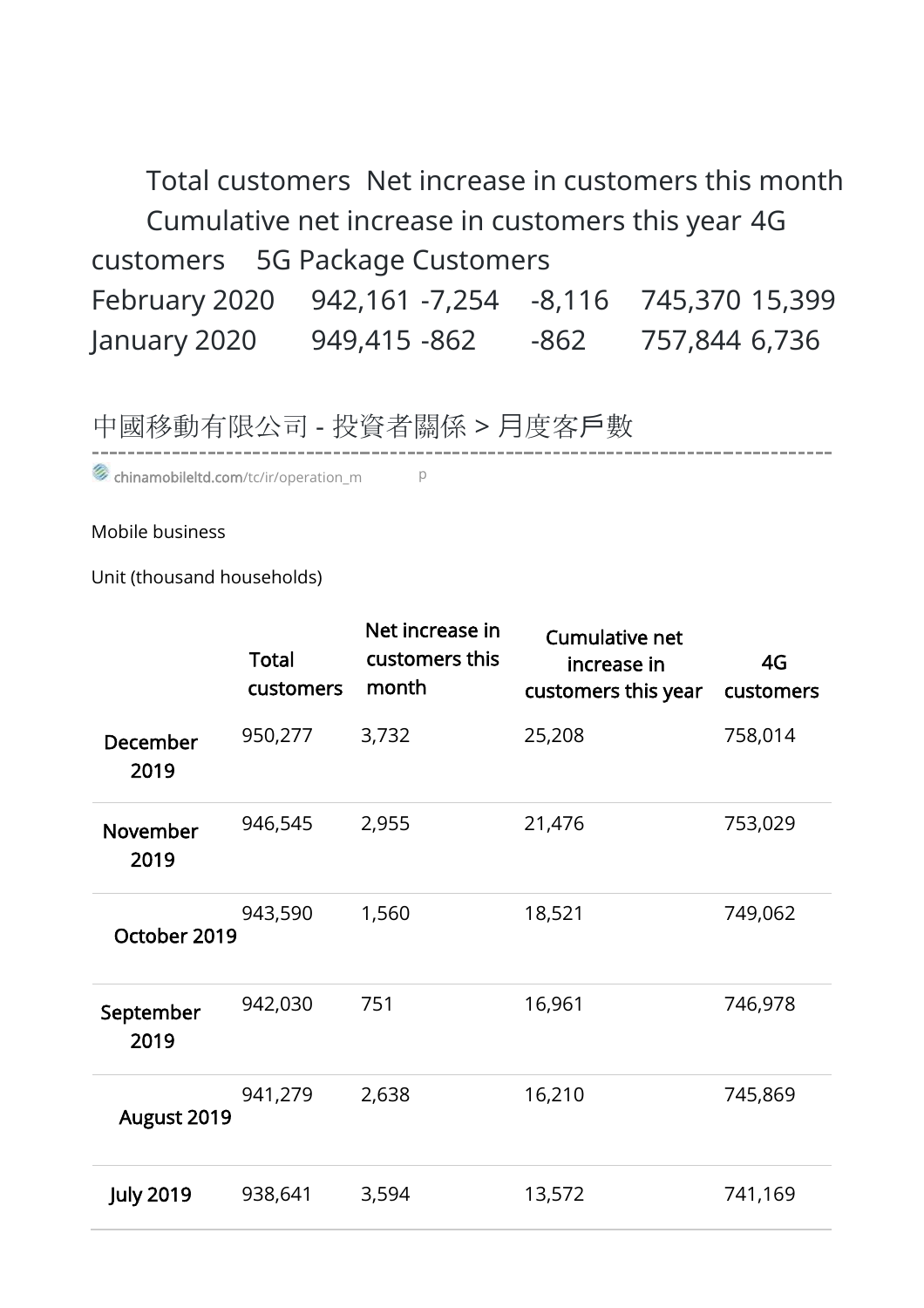| <b>June 2019</b>  | 935,047 | 2,970 | 9,978 | 733,779 |
|-------------------|---------|-------|-------|---------|
| May 2019          | 932,077 | 523   | 7,008 | 727,591 |
| <b>April 2019</b> | 931,554 | 161   | 6,485 | 722,601 |
| <b>March 2019</b> | 931,393 | 2,822 | 6,324 | 723,319 |
| February 2019     | 928,571 | 1,091 | 3,502 | 719,063 |
| January<br>2019   | 927,480 | 2,411 | 2,411 | 716,917 |

Cable Broadband Services

Unit (thousand households)

|                       | <b>Total</b><br>customers | Net increase in<br>customers this<br>month | Cumulative net increase in<br>customers this year |
|-----------------------|---------------------------|--------------------------------------------|---------------------------------------------------|
| December<br>2019      | 187,041                   | $-609$                                     | 30,351                                            |
| November<br>2019      | 187,650                   | 694                                        | 30,960                                            |
| October<br>2019       | 186,956                   | 1,905                                      | 30,266                                            |
| September<br>2019     | 185,051                   | 4,236                                      | 28,361                                            |
| <b>August</b><br>2019 | 180,815                   | 2,778                                      | 24,125                                            |
| <b>July 2019</b>      | 178,037                   | 3,144                                      | 21,347                                            |
| <b>June 2019</b>      | 174,893                   | 2,121                                      | 18,203                                            |
| May 2019              | 172,772                   | 3,955                                      | 16,082                                            |

1/2